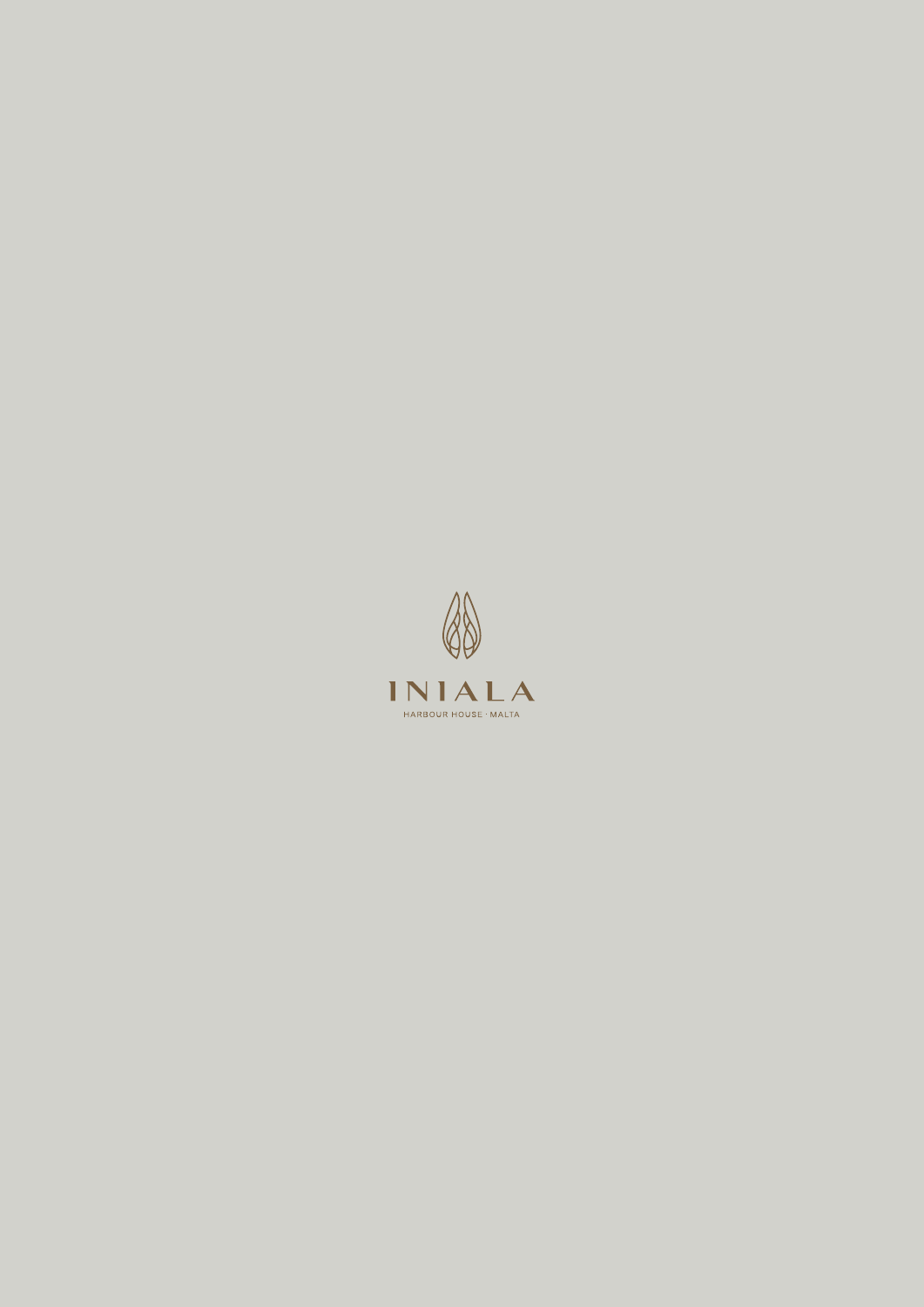

# Champagne Room

A true hidden gem in Malta's picturesque capital city of Valletta.

The Iniala Champagne Room was created with the idea of offering a wide selection of Premium Champagnes, both by the glass and by the bottle whilst enjoying the beautiful character of Iniala's Vault Bar.

With eight champagnes offered by the glass, we invite you to enjoy a glass of your favourite producer or to experience a new wine from one of our boutique producers.

All our wines are served in the finest Riedel glassware, and are preserved using the latest Coravin technology.

Be sure to try our signature Iniala cocktail carefully curated by our passionate Bar Team using in house infusions and of course, Champagne.

Sante!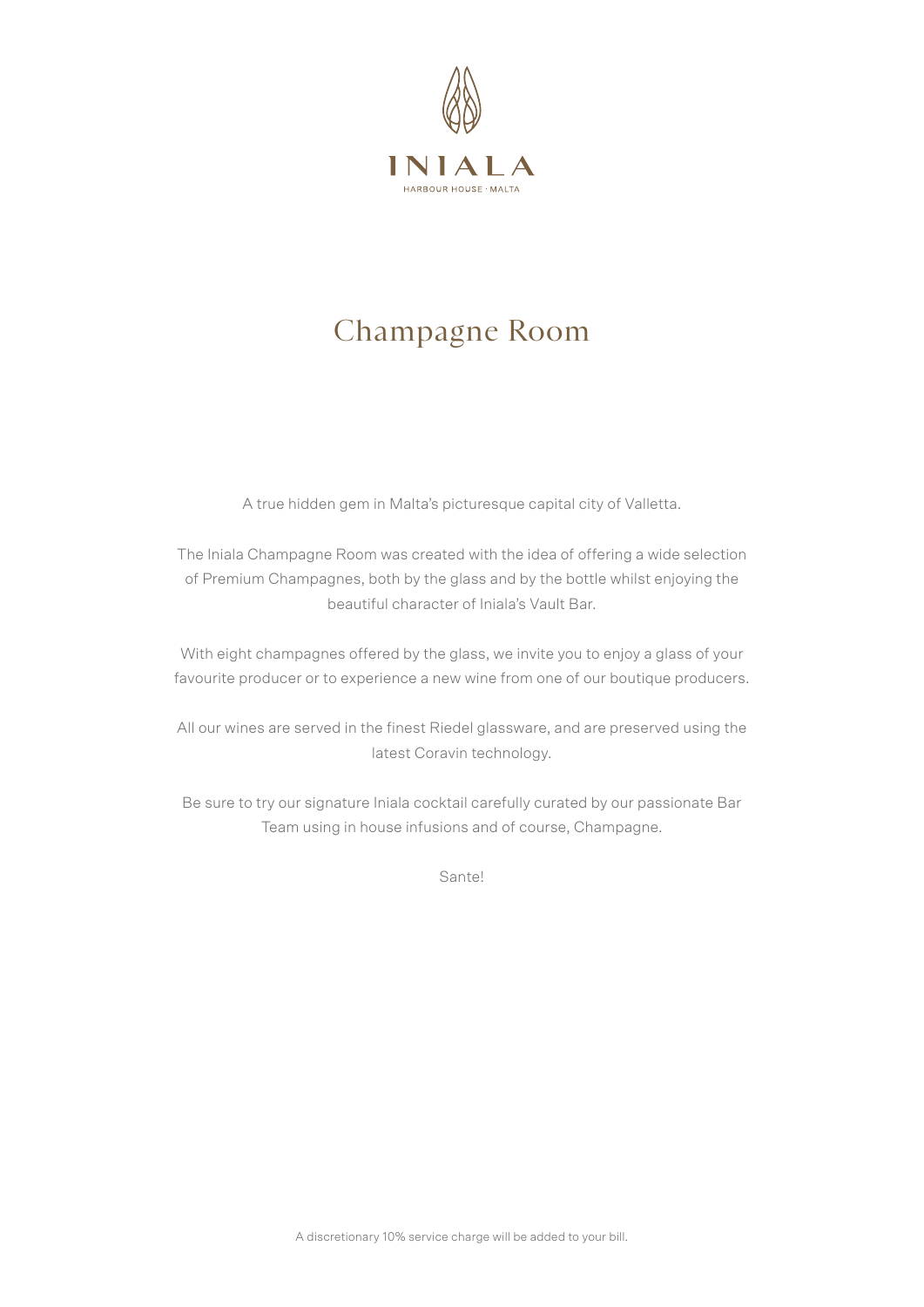

Champagne Menu

# Wine by the Glass

18.75cl / 75cl

NV Pierre Peters Cuvée de Réserve Cote de Blancs 20,- / 110,-

> 2002 Delamotte Brut Cote de Blancs 80,- / 450,-

#### NV Philipponnat Royal Reserve

Valle de la Marne 22,- / 120,-

2002 Lallier Millisime Valle de la Marne

32,- / 175,-

NV Tarlant Zero Valle de la Marne  $25,-/140,-$ 

NV Billecart-Salmon Blanc de Blanc Valle de la Marne 30,- / 180,-

> 2012 Louis Roederer Cristal Montagne de Reims 70,- / 410,-

NV Billecart-Salmon Rosé Valle de la Marne 25,- / 150,-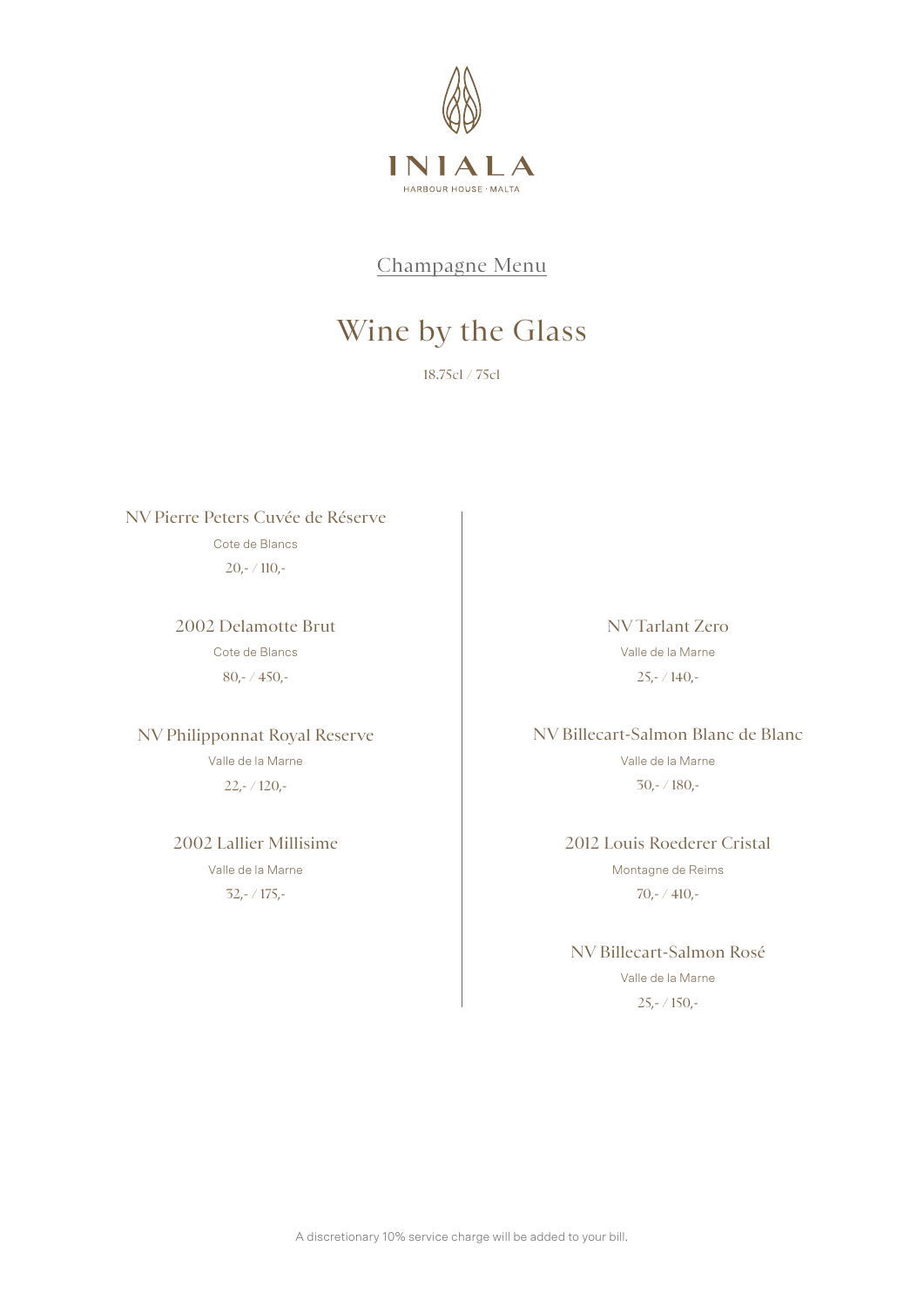

## Champagne Montagne de Reins

75cl

NV Collection 242 Louis Roederer 105,-

NV Blanc de Blancs

Ruinart

170,-

### 2012 Cristal

Louis Roederer

410,-

### 2007 Blanc de Blancs

Dom Ruinart

420,-

NV Grande Cuvée 168ÉME

Krug 440,-

2002 Cristal

Louis Roederer

600,-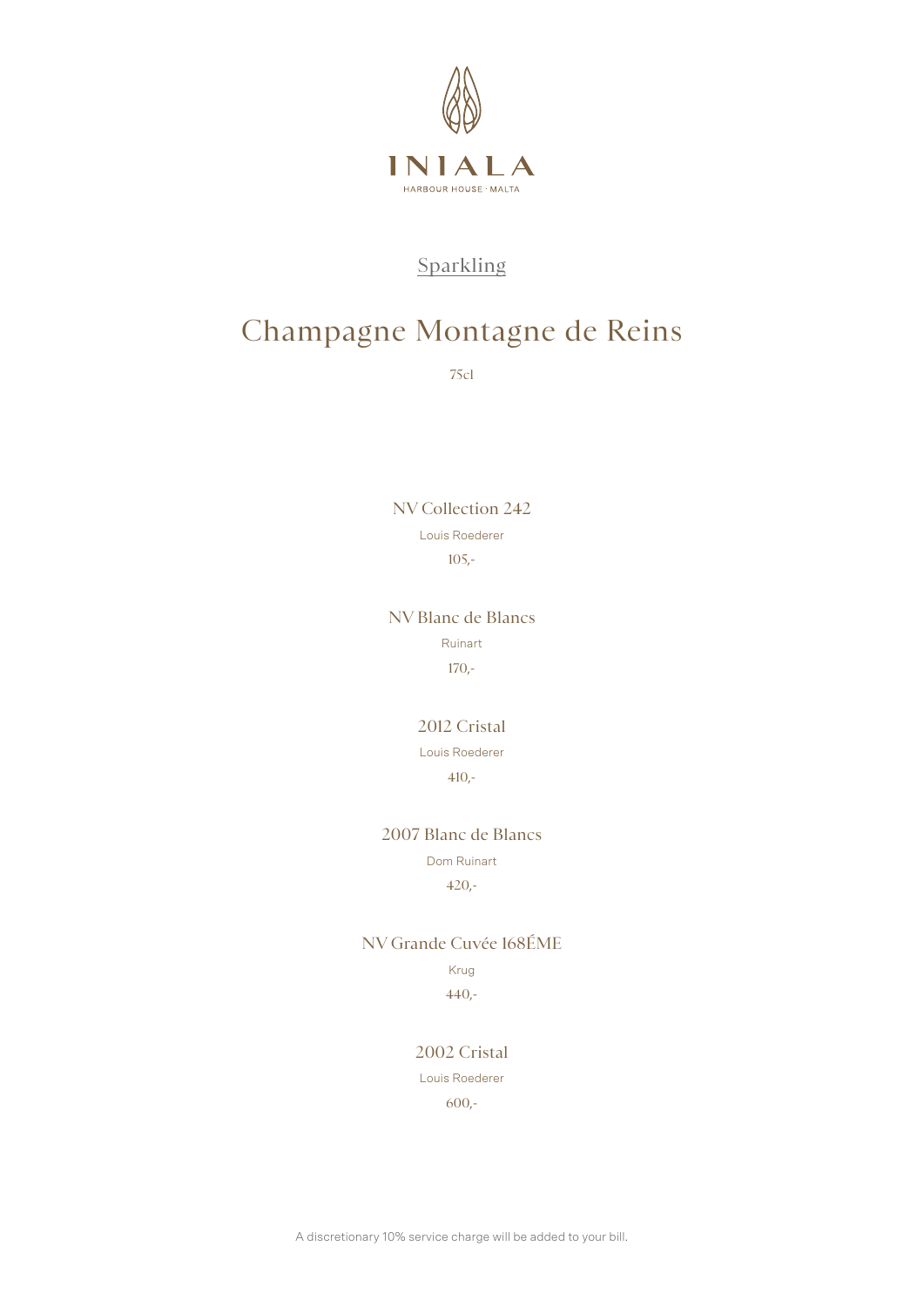

## Champagne Vallee de La Marne

75cl

NV Special Cuvée

Bollinger

 $110,-$ 

NV Zero Tarlant 140,-

## 2002 Millisime Lallier

175,-

### NV Blanc de Blancs

Billecart-Salmon 180,-

### Dom Perignon

Dom Perignon 300,-

### 2007 R.D.

Bollinger 320,-

### 2008 Dom Perignon

Dom Perignon 320,-

## 2004 La Vigne d'Anton **Tarlant**

425,-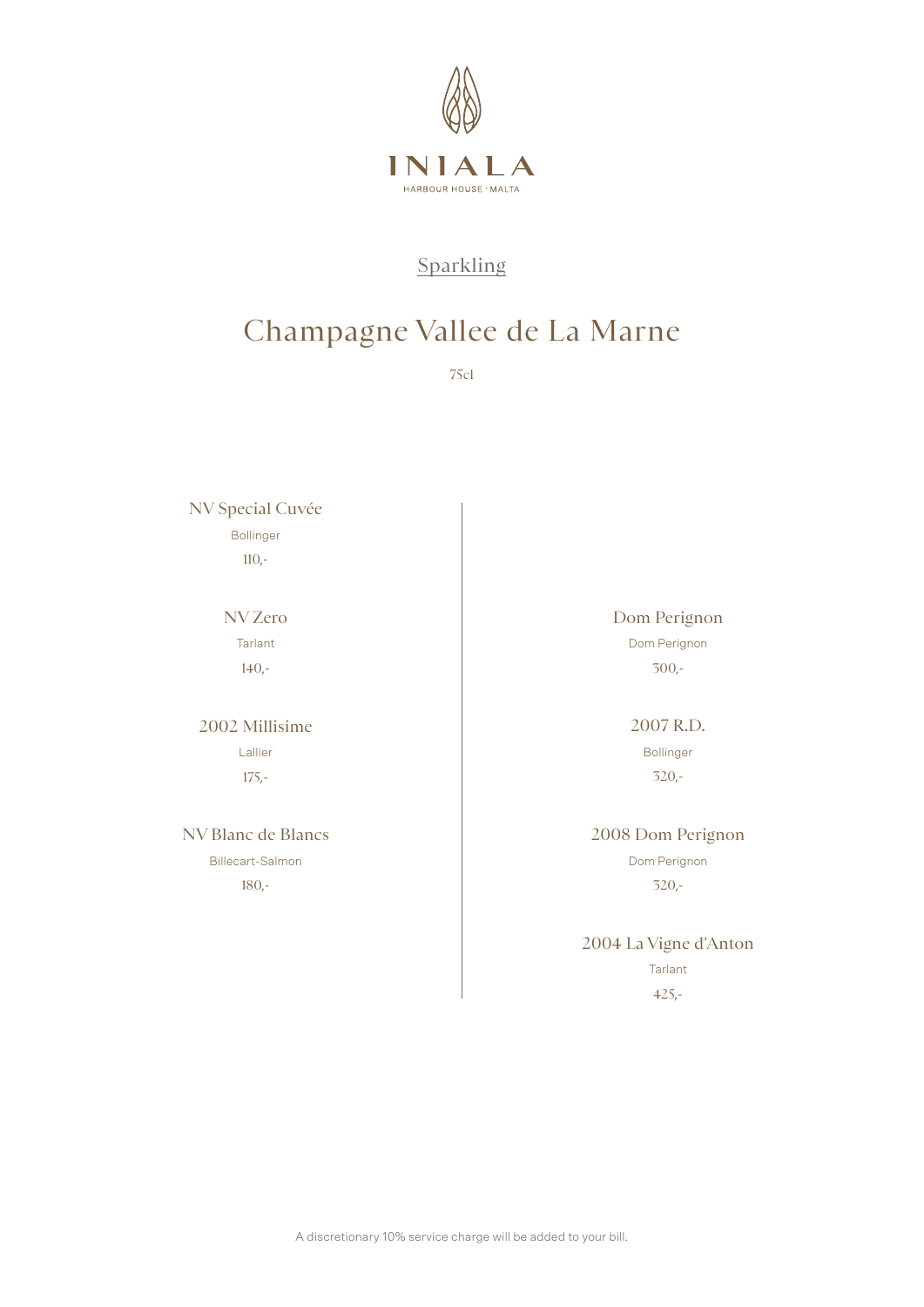

# Champagne Cote de Blancs

75cl

2012 Mineral

Agrapart & Fils 160,-

### 2012 Venus

Pascal Agrapart 350,-

## 2002 Blanc de Blanc Brut

Delamotte 450,-

### NV Brut Delamotte

95,-

### NV Cuvée de Réserve Pierre Peters 110,-

### NV Grande Réserve Pierre Peters 120,-

## NV Terroir

Agrapart & Fils 135,-